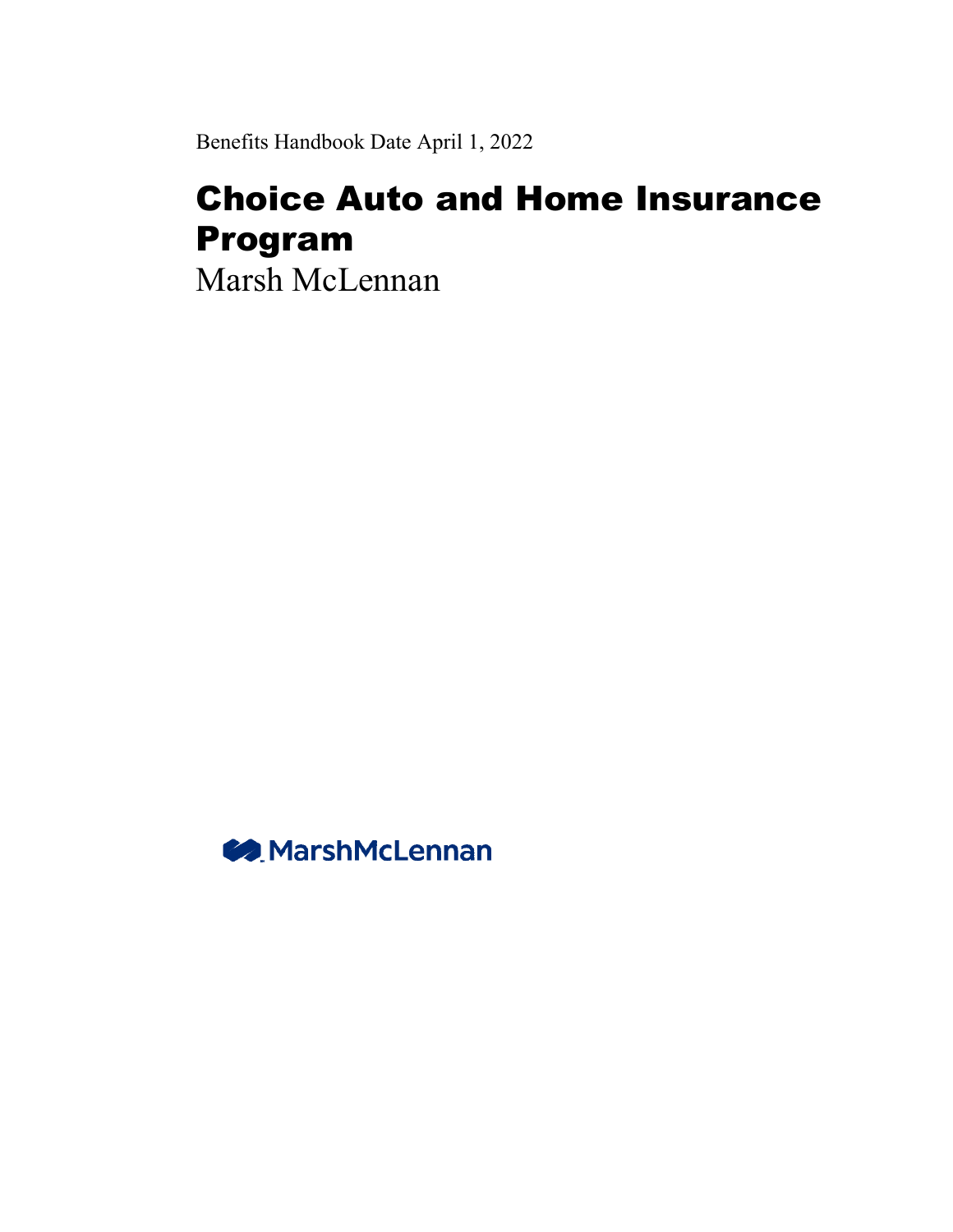# Choice Auto and Home Insurance Program

*Mercer Voluntary Benefits (provided by Mercer Health & Benefits Administration) offers you the Choice Auto and Home Insurance Program. In most states, this program offers you special group rates and policy discounts on auto, home, condo and renters insurance that may not be available to the general public.*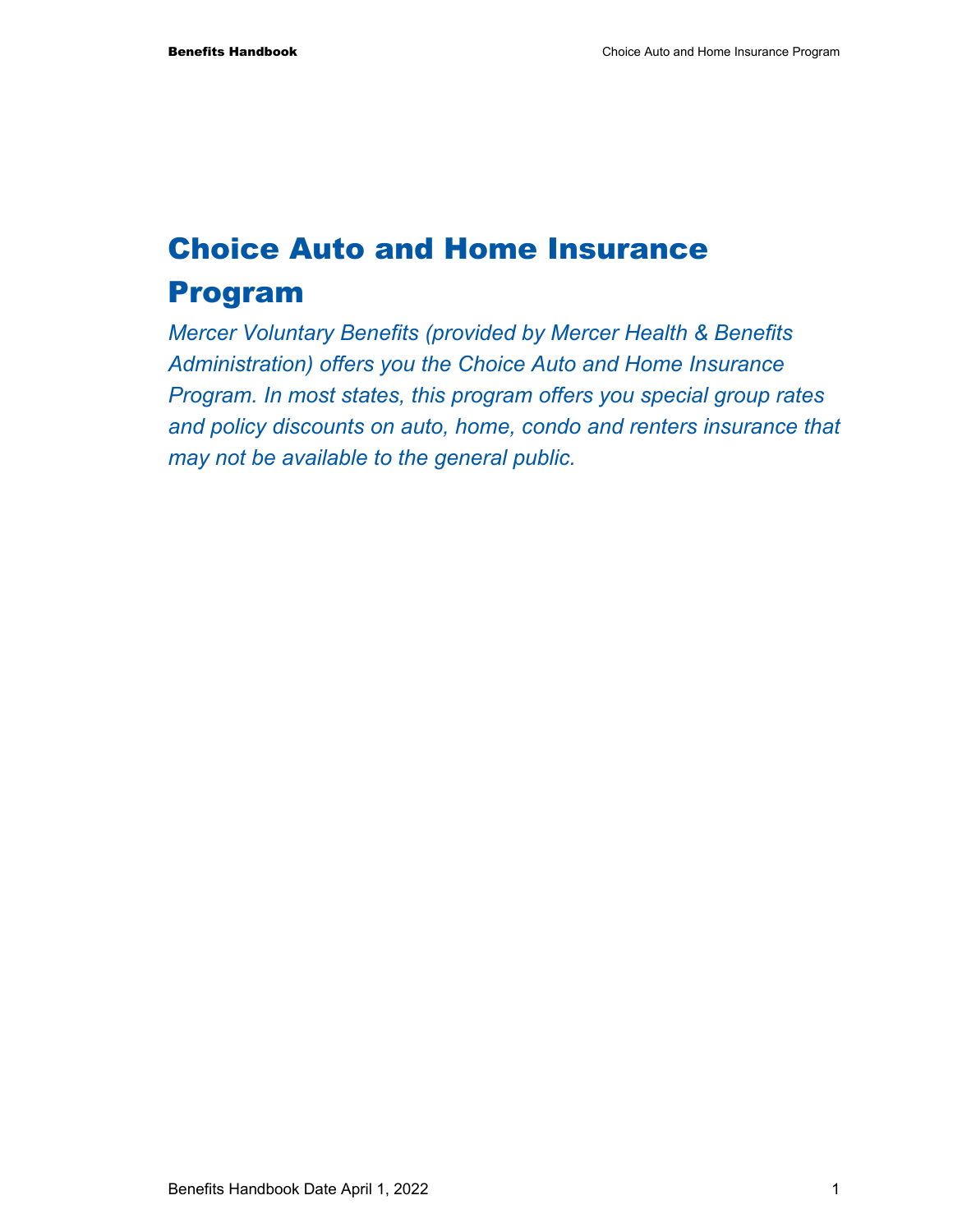# **Contents**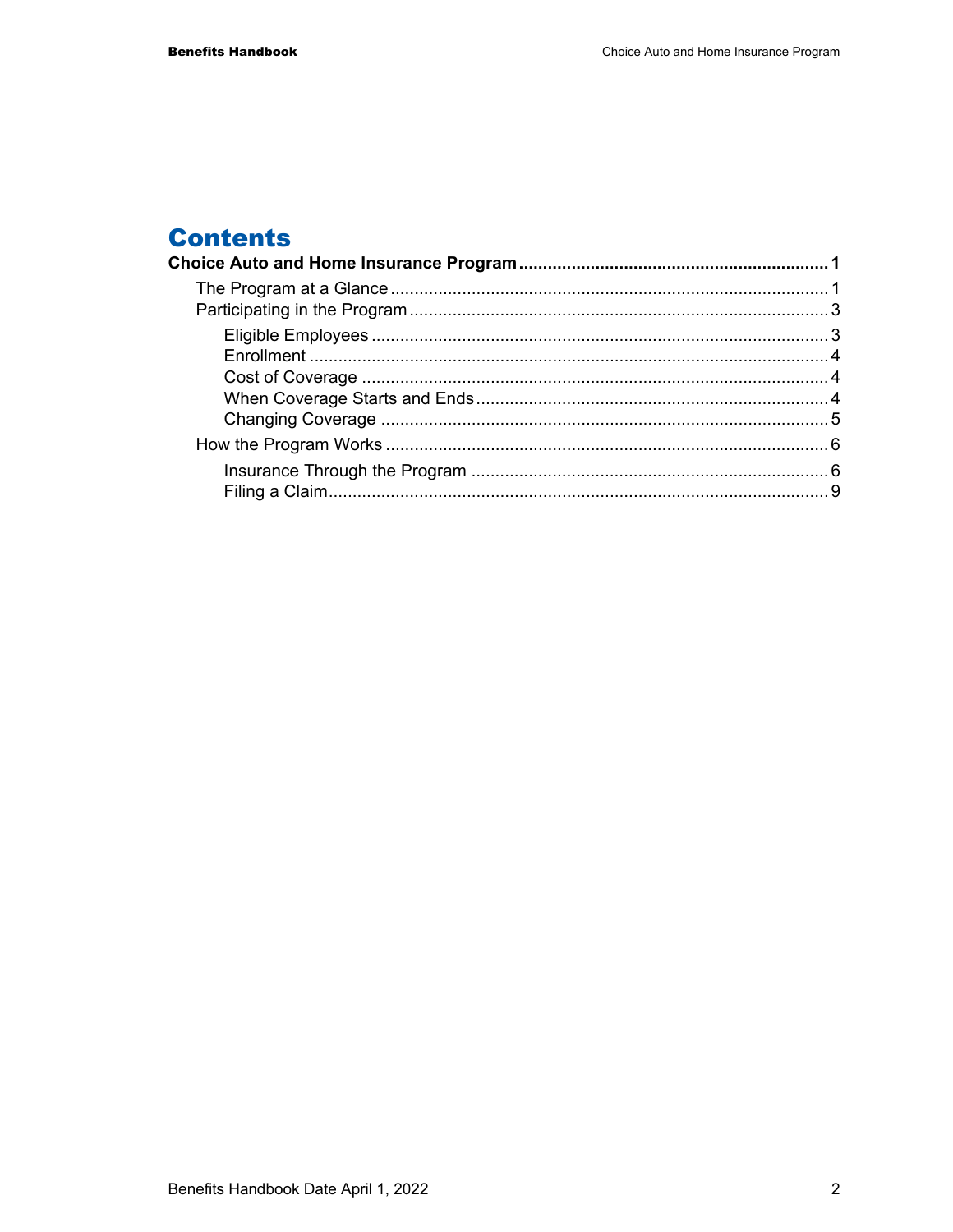# The Program at a Glance

The Choice Auto and Home Insurance Program offers you a variety of coverages available through the program for property such as auto, home, condo, rental, boat, mobile home or other recreational vehicles. The chart below contains some important program features. For more information, see "How the Program Works" on page 6.

| <b>Program Feature</b>                                                    | <b>Highlights</b>                                                                                                                                                                                                                                                                                                                                                                                                     |
|---------------------------------------------------------------------------|-----------------------------------------------------------------------------------------------------------------------------------------------------------------------------------------------------------------------------------------------------------------------------------------------------------------------------------------------------------------------------------------------------------------------|
| <b>How the Program</b><br><b>Works</b>                                    | The Choice Auto and Home Insurance Program is subject to insurance<br>ш<br>company approval.                                                                                                                                                                                                                                                                                                                          |
|                                                                           | You choose an insurance plan based on factors you customarily<br>u,<br>consider when arranging personal insurance coverage.                                                                                                                                                                                                                                                                                           |
|                                                                           | You pay for coverage through payroll deductions. If you prefer, you can<br>u,<br>be billed directly or set up an electronic funds transfer for your<br>coverage.                                                                                                                                                                                                                                                      |
|                                                                           | See "How the Program Works" on page 6 for details.<br>ш                                                                                                                                                                                                                                                                                                                                                               |
| Eligibility                                                               | You are eligible to participate in this program if you meet the eligibility<br>ш<br>requirements set forth below.                                                                                                                                                                                                                                                                                                     |
|                                                                           | See "Participating in the Program" on page 3 for details.<br>×                                                                                                                                                                                                                                                                                                                                                        |
| <b>Enrollment</b>                                                         | You may enroll in this program at any time. To receive a quote and<br>×<br>apply for coverage, call Mercer Voluntary Benefits (provided by Mercer<br>Health & Benefits Administration) at +1 800 225 2265 Monday - Friday,<br>8 a.m. to 9 p.m. and Saturday, 8 a.m. to 2 p.m. Eastern time.                                                                                                                           |
|                                                                           | Once enrolled, go to Colleague Connect<br>×<br>(https://mmcglobal.sharepoint.com/sites/Home). Go to Pay &<br>Benefits and select Mercer Voluntary Benefits under Benefits to<br>view your deduction amount. If you wish to change coverage, where<br>eligible, contact Mercer Voluntary Benefits (provided by Mercer<br>Health & Benefits Administration).                                                            |
| <b>Choice Auto and</b><br><b>Home Insurance</b><br><b>Program Website</b> | You can obtain additional information on the program as well as online<br>×<br>auto quotes by going to Voluntary Benefits (www<br>.mmcvoluntarybenefits.com).                                                                                                                                                                                                                                                         |
|                                                                           | You may also call the Mercer Voluntary Benefits (provided by Mercer<br>ш<br>Health & Benefits Administration) Choice Auto and Home Insurance<br>Program Quote Line at +1 800 225 2265, Monday - Friday, 8 a.m. to 9<br>p.m. and Saturday, 8 a.m. to 2 p.m. Eastern time, to speak with a<br>licensed representative. The representative can provide you with up to<br>four comparative quotes in a matter of minutes. |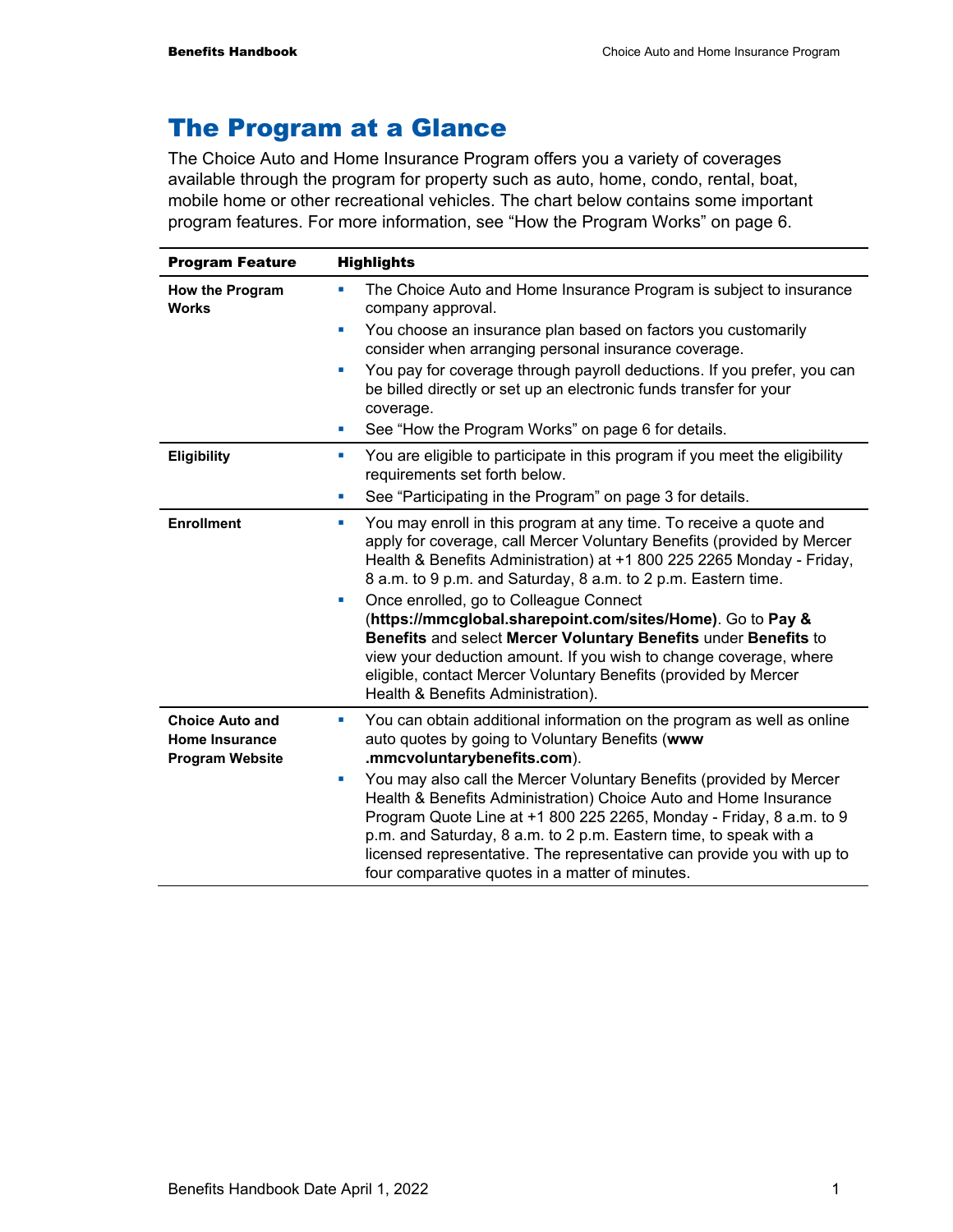| <b>Program Feature</b>     | <b>Highlights</b>                                                                                                                                                                                                                                                                                                                                                                                      |
|----------------------------|--------------------------------------------------------------------------------------------------------------------------------------------------------------------------------------------------------------------------------------------------------------------------------------------------------------------------------------------------------------------------------------------------------|
| <b>Primary Carriers</b>    | The Choice Auto and Home Insurance Program primary participating<br>carriers are:<br>Farmers GroupSelect <sup>SM</sup><br>ш<br>Liberty Mutual<br>ш<br><b>Travelers</b><br>ш<br>Safeco <sup>®</sup> Insurance<br>a.<br>Progressive<br>ш<br>Electric Insurance Company <sup>®</sup><br>ш<br><b>Note:</b> Discounts may not be available in all states and may vary based on<br>individual circumstances. |
| <b>Contact Information</b> | For more information, contact:<br>Mercer Voluntary Benefits (provided by Mercer Health & Benefits<br>Administration)<br>Phone: +1 800 225 2265, Monday - Friday, 8 a.m. to 9 p.m. and Saturday,<br>8 a.m. to 2 p.m. Eastern time.                                                                                                                                                                      |
|                            | Marsh McLennan does not administer this plan. Mercer Health & Benefits<br>Administration's decisions are final and binding.                                                                                                                                                                                                                                                                            |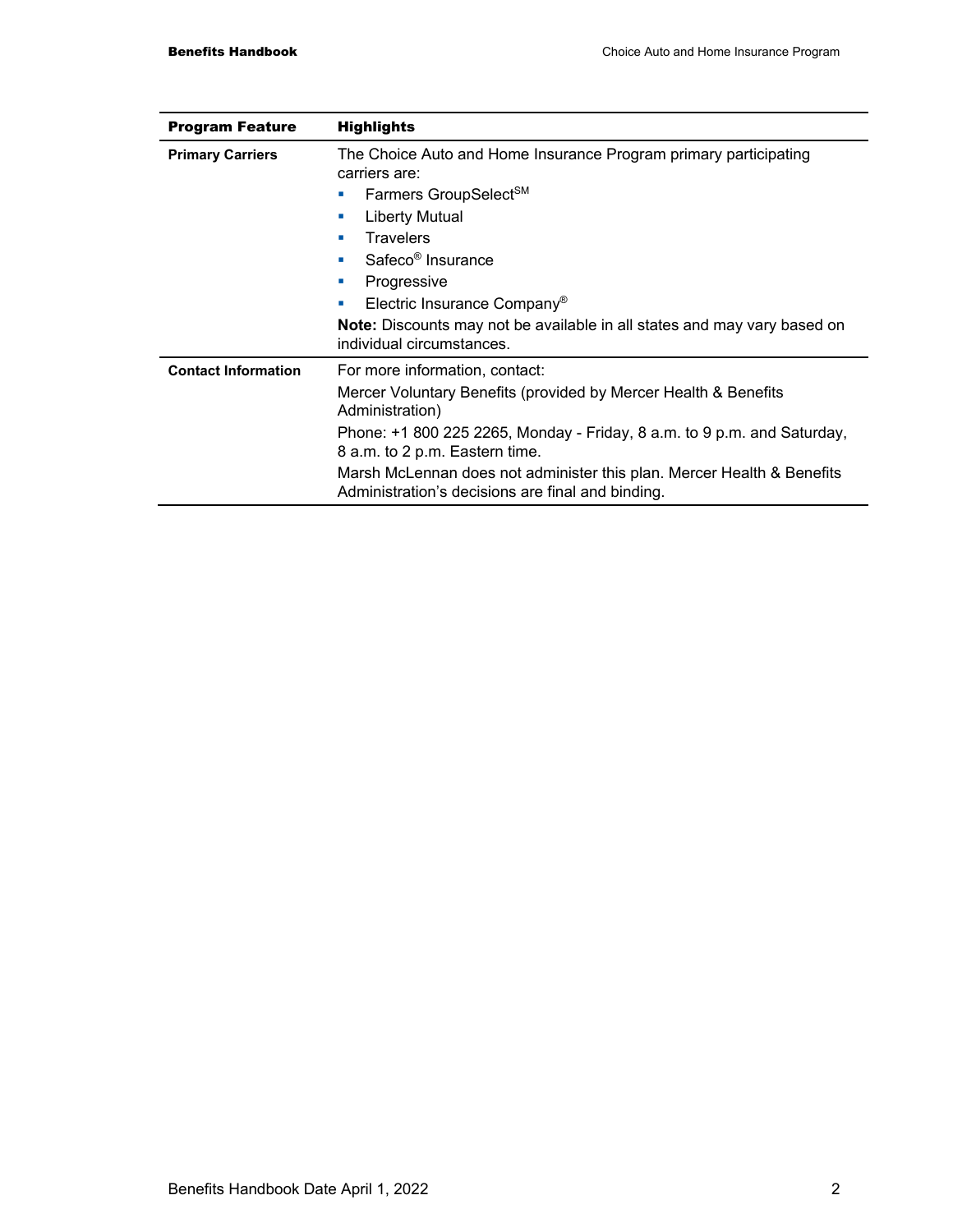# Participating in the Program

The following section provides information on how you start participating in the program.

If you are an employee of Marsh & McLennan Companies or any subsidiary or affiliate of Marsh & McLennan Companies and you meet the requirements set forth below, you become eligible on your eligibility date.

## Eligible Employees

To be eligible for the benefits described in this Benefits Handbook you must meet the eligibility criteria listed below.

#### *Marsh & McLennan Companies Employees (other than MMA)*

You are eligible if you are an employee classified on payroll as a US regular employee of Marsh & McLennan Companies or any subsidiary or affiliate of Marsh & McLennan Companies (other than Marsh & McLennan Agency LLC and any of its subsidiaries (MMA)).

Individuals who are classified on payroll as temporary employees, who are compensated as independent contractors or who are employed by any entity in Bermuda, Barbados or Cayman Islands are not eligible to participate.

### *MMA Employees*

You are eligible if you are an employee classified on payroll as a US regular employee of Marsh & McLennan Agency LLC – Corporate (MMA-Corporate), Marsh & McLennan Agency LLC – Alaska (MMA-Alaska), Marsh & McLennan Agency LLC – Northeast (MMA-Northeast), Security Insurance Services of Marsh & McLennan Agency LLC or Marsh & McLennan Agency LLC, Private Client Services – National Region (MMA PCS – National).

Individuals who are classified on payroll as temporary employees or who are compensated as independent contractors are not eligible to participate.

# *Your Eligibility Date*

There is no waiting period if you are Actively-At-Work. Your eligibility date is the first day you are Actively-At-Work on or after your date of hire.

#### "You," "Your," and "Employee"

As used throughout this plan summary, "employee", "you" and "your" always mean:

- For Marsh & **McLennan Companies** participants: a US regular employee of Marsh & McLennan Companies or any subsidiary or affiliate of Marsh & **McLennan** Companies (other than MMA).
- For MMA participants: a US regular employee of MMA-Corporate, MMA-Alaska, MMA-Northeast), Security Insurance Services of Marsh & McLennan Agency LLC or Marsh & McLennan Agency LLC, Private Client Services – National Region (MMA PCS – National).

In addition, references in this document to Marsh & McLennan Companies mean Marsh McLennan.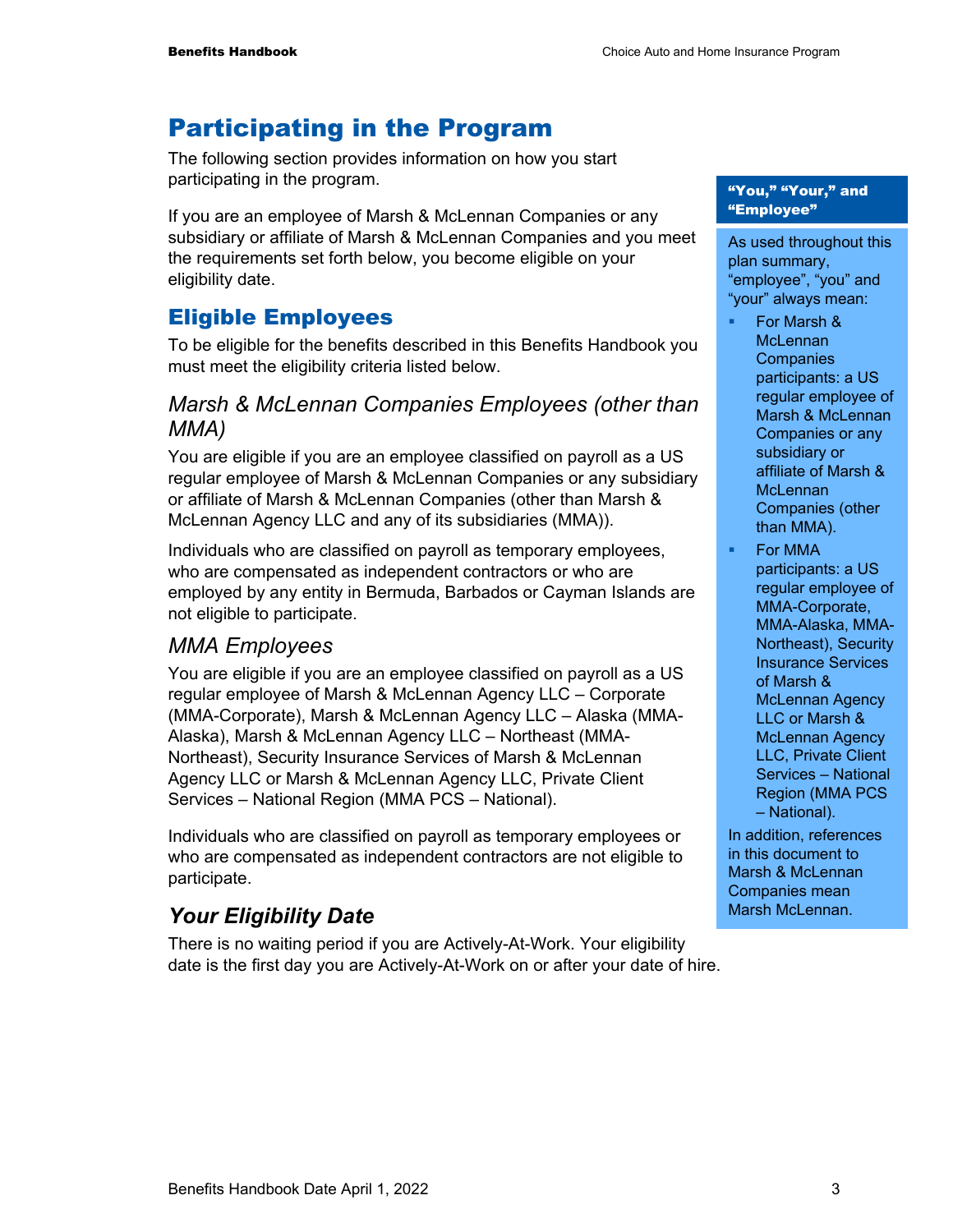#### Enrollment

You may enroll in this program at any time.

To receive a quote and apply for coverage, call Mercer Voluntary Benefits (provided by Mercer Health & Benefits Administration) at +1 800 225 2265 Monday - Friday, 8 a.m. to 9 p.m. and Saturday, 8 a.m. to 2 p.m. Eastern time.

#### Cost of Coverage

#### *Payment Options*

The program offers a variety of payment options:

- **after-tax payroll deduction**
- **n** mortgage billing for homeowners insurance
- **direct billing**
- **EXECUTE:** electronic funds transfer.

#### *How do I pay for coverage if I take an unpaid leave of absence?*

Coverage may continue during the leave of absence provided you pay the required contributions. Payroll deductions for coverage will resume when you return to active employment.

#### *How do I pay for coverage if I take a paid leave of absence?*

Coverage will remain in effect. Your cost for coverage will continue to be withheld from your pay.

#### *Discounts Available*

While some discounts vary by state, other discounts that may be available include:

- **Home:** new home, security device, multi-policy.
- **Auto:** multi-car, garaging, anti-theft, good student, safety devices (air bags, anti-lock brakes), automatic seat belts, driver safety courses.

**Note:** Massachusetts residents may be eligible for a special group discount off statemandated auto insurance rates

#### When Coverage Starts and Ends

Your coverage begins when your coverage has been bound by the selected carrier.

Coverage ends when the first of the following occurs:

- $\blacksquare$  the date of your death
- $\blacksquare$  the date the program is terminated
- the date you no longer meet the eligibility requirements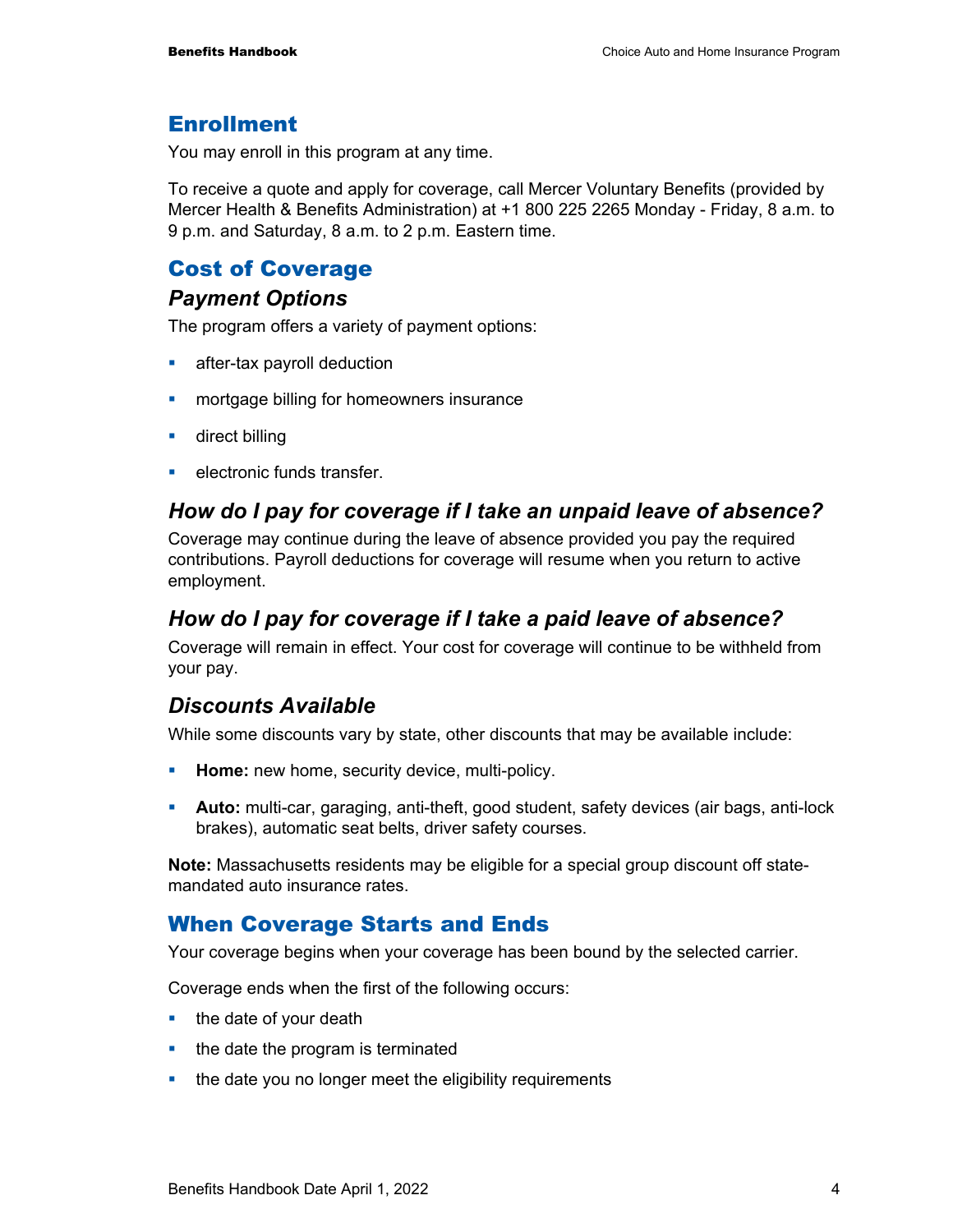- $\blacksquare$  the date you discontinue coverage
- the date you terminate your employment
- the last date you've paid contributions if you do not make the required contributions.

**Note:** Upon termination from the Company, you can request to be converted to a direct bill payment option for your coverage by contacting Mercer Voluntary Benefits (provided by Mercer Health & Benefits Administration). Upon renewal, you will lose any discounts that are applicable to your status as an active employee per your state's guidelines. As a retiree you continue to be eligible for any Company group discounts.

### Changing Coverage

#### *What happens if I retire or leave the Company?*

Since payroll deduction is no longer available, you can request to be converted to direct billing by contacting Mercer Voluntary Benefits (provided by Mercer Health & Benefits Administration). Once on direct bill you may change to electronic funds transfer by contacting your carrier for the proper forms. As a retiree, you continue to be eligible for any Company group discounts.

Whether you retire or leave the Company, you can continue your coverage without interruption.

#### Auto/Home Policies Purchased Prior to April 15, 1999

I first purchased an auto/home policy prior to April 15, 1999 (that is, prior to MetLife Auto & Home<sup>®</sup> (now Farmers GroupSelect<sup>SM</sup>) being associated with the Choice Auto and Home Insurance Program). To whom do I go for information regarding change of coverage, to update my address or to file a claim?

Several carriers provided insurance to Marsh McLennan employees prior to MetLife Auto & Home® (now Farmers GroupSelect<sup>SM</sup>).

- **The Hartford.** To change coverage amounts, to update your address information or to file a claim, contact The Hartford at +1 877 287 6221.
- **Chubb.** To change coverage amounts, to update your address information or to file a claim, contact Chubb at +1 800 248 2275.

#### Missing information for auto/home policies purchased prior to April 15, 1999

*I first purchased one or more auto/home policies prior to April 15, 1999 (that is, prior to MetLife Auto & Home® (now Farmers GroupSelectSM) being associated with the Choice Auto and Home Program) but cannot locate my policy documents and cannot remember the name of the carrier. What should I do?* 

*Contact each of the carriers mentioned above and MetLife Auto & Home® (now Farmers GroupSelectSM) to confirm whether you have coverage. It is possible to have more than one policy with more than one carrier.*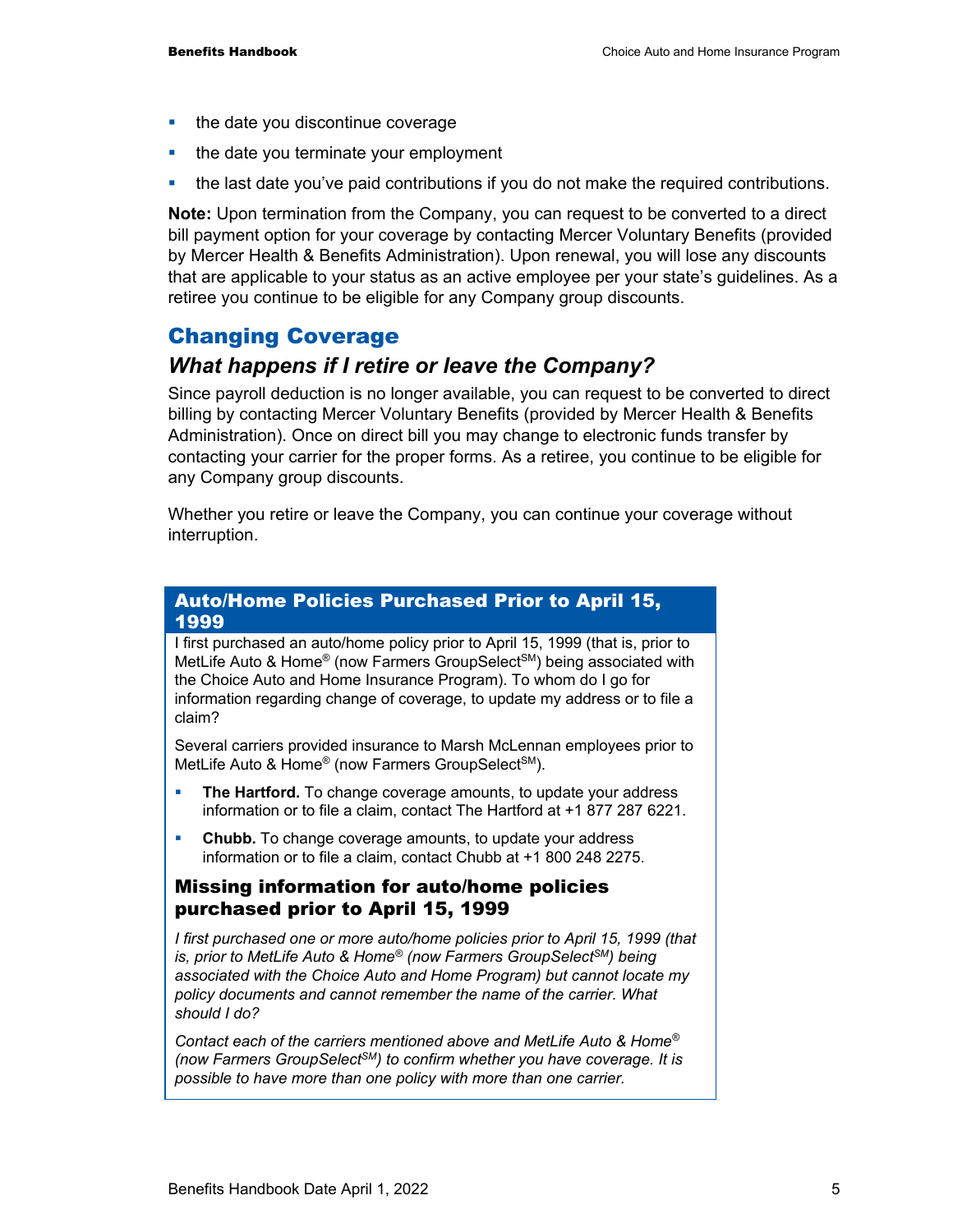# How the Program Works

Your participation is voluntary and is subject to insurance company approval. The actual insurance plan is an individual plan that you choose, based on factors you customarily consider when arranging personal insurance coverage. For example, in considering auto insurance, the insurance company may consider:

- **nake, model and age of the vehicle**
- where you live/where the vehicle is kept (urban, rural, suburban geography)
- whether the vehicle is garaged or not
- what safety features the vehicle has
- **EXCO** whether the vehicle is used for work or leisure, or is mixed use
- **•** how many miles are driven annually
- **the individual's driving record**
- **•** who else in your family is licensed to drive an automobile.

#### *Primary Carriers*

The Choice Auto and Home Insurance Program primary participating carriers are:

- **Farmers GroupSelect<sup>SM</sup>**
- **E** Liberty Mutual
- **Travelers**
- Safeco<sup>®</sup> Insurance
- **Progressive**
- **Electric Insurance Company®**

**Note:** Discounts may not be available in all states and may vary based on individual circumstances.

#### Insurance Through the Program

There are a variety of coverages available through the program for the following types of property:

- auto
- **•** home
- boat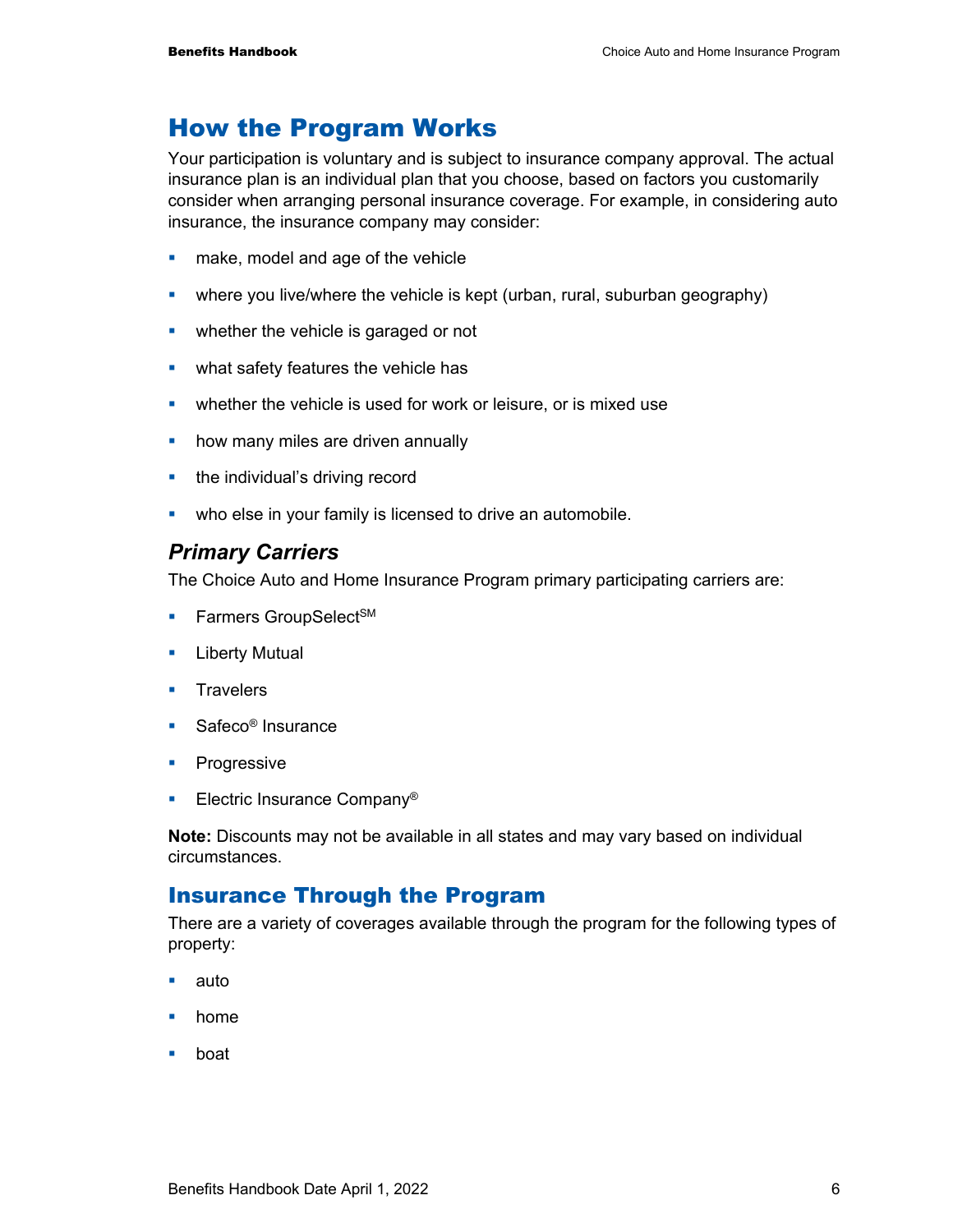- **F** recreational vehicle
- rental (for personal property in a rental apartment OR for a building you own that you rent out to others)
- condo
- mobile home.

The following is a brief summary of the coverage you can elect with the Auto Insurance and Home Insurance policy options\*:

#### *Auto Insurance*

- **Liability:** Applies to property damage or injuries that you cause to others while driving.
- **Medical:** Applies to medical treatment for you and your passengers if you are injured in a covered accident.
- **Collision/comprehensive:** Collision covers the damage to your auto up to the actual cash value of your auto in an accident that you cause. Comprehensive covers other kinds of damage or loss from theft, vandalism, fire, glass breakage, and more.
- **Uninsured/underinsured Drivers:** Applies to your costs if a driver could not pay for injuries to you and/or your passengers.
- **Other Options:** Towing and rental reimbursement are also available.

#### *Home Insurance*

Home insurance coverage typically includes:

- **Dwelling:** Covers your residence and an attached garage.
- **Other Structures:** Covers a detached garage, shed, barn or fence.
- **Personal Property:** Covers the contents of your home.
- **Personal Liability:** Covers bodily injury and property damage for which you are legally responsible. Helps pay for expenses created in the event that a physical injury or accidental damage to someone's property is caused by you, residents of your household or your pets.
- **Additional Living Expenses:** Pays for extra living expenses if you have to move out of your home during repairs.
- \* You should carefully review the terms of an individual policy before enrolling in your personal insurance coverage. In the event any conflict arises between this Benefits Handbook and the insurance policy, then the insurance policy will always control. Discounts may not be available in all states and may vary based on individual circumstances.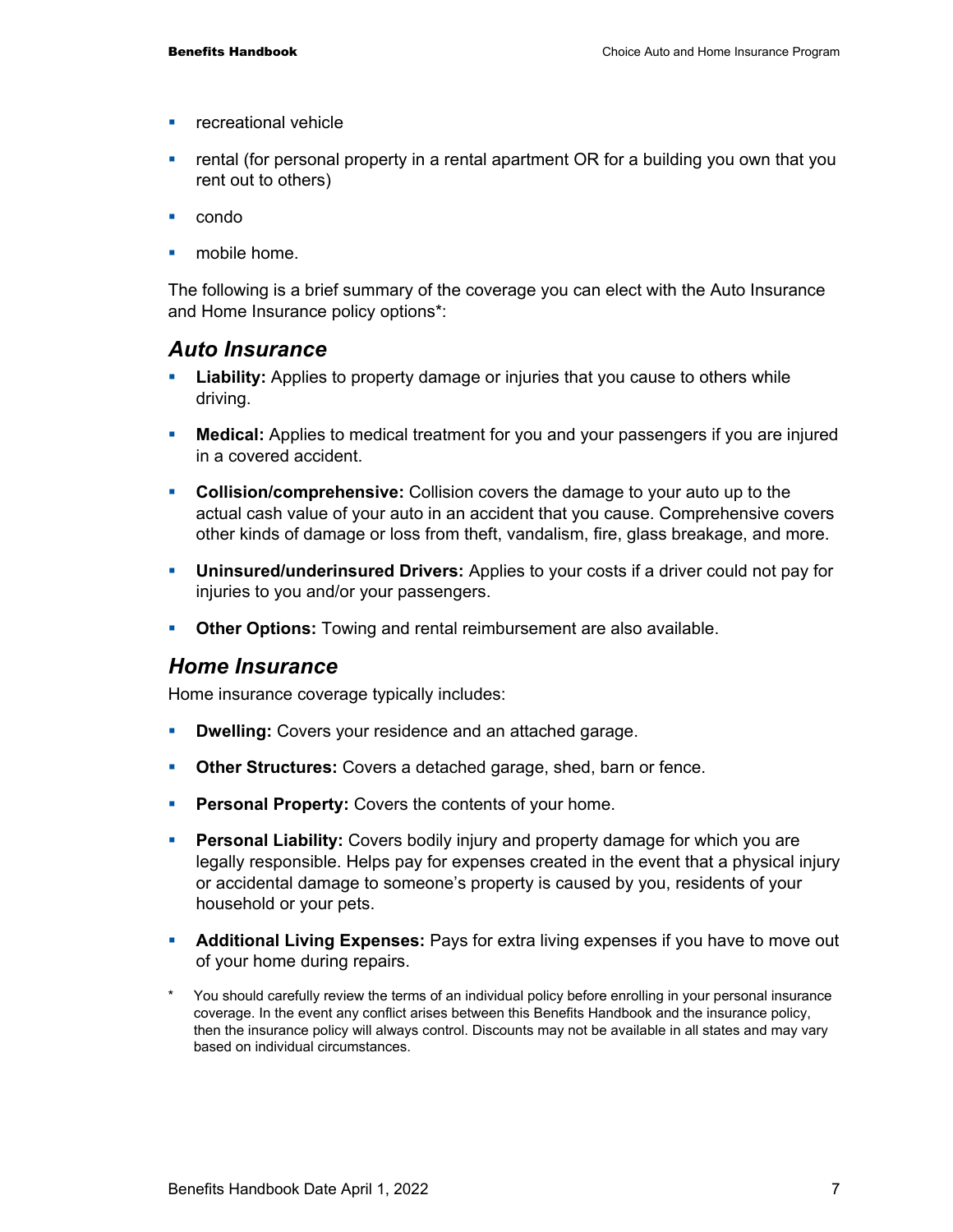Advertisement produced on behalf of the following specific insurers and seeking to obtain business for insurance underwritten by Farmers Property and Casualty Insurance (a MA & MN licensee) and certain of its affiliates: Economy Fire & Casualty Company, Economy Premier Assurance Company, Economy Preferred Insurance Company, Farmers Casualty Insurance Company (a MN licensee), Farmers Direct Property and Casualty Insurance Company (CA Certificate of Authority: 6730; Warwick, RI), Farmers Group Property and Casualty Insurance Company (CA COA: 6393; Warwick, RI), or Farmers Lloyds Insurance Company of Texas, all with administrative home offices at 700 Quaker Lane, Warwick, RI 02886. Company names approved in domiciliary states; approval pending non-domiciliary states. Coverage, rates, discounts, and policy features vary by state and product and are available in most states to those who qualify. Policies have exclusions, limitations, and terms under which the policy may be continued in force or discontinued. For costs and complete details of coverage, contact your local representative or the company.

 Insurance is underwritten by The Travelers Indemnity Company or one of its property casualty affiliates, One Tower Square, Hartford, CT 06183. In CA: Insurance is underwritten by Travelers Commercial Insurance Company, One Tower Square, Hartford, CT 06183, Certificate of Authority # 6519, or Travelers Property Casualty Insurance Company, One Tower Square, Hartford, CT 06183, Certificate of Authority # 6521, State of Domicile: Connecticut. In FL: Homeowners insurance is not currently offered for new business. In TX: Auto insurance is offered by Travelers Texas MGA, Inc. and underwritten by Consumers County Mutual Insurance Company (CCM). CCM is not a Travelers company. Coverages, discounts, special program rates or savings, billing options, and other features are subject to availability and individual eligibility. Not all features available in all areas. © 2021 The Travelers Indemnity Company. All rights reserved. Travelers and the Travelers Umbrella logo are registered trademarks of The Travelers Indemnity Company in the U.S. and other countries.

 Coverage provided and underwritten by Liberty Mutual Insurance Company or its subsidiaries or affiliates, 175 Berkeley Street, Boston, MA. Discounts and savings are available where state laws and regulations allow, and may vary by state. Certain discounts apply to specific coverages only. To the extent permitted by law, applicants are individually underwritten; not all applicants may qualify. The program cannot guarantee coverage. A consumer report from a consumer reporting agency and/or motor vehicle report, on all drivers on your policy, may be obtained where state laws and regulations allow. In TX, coverage provided and underwritten by one or more of the following companies: Liberty Insurance Corporation, Liberty Lloyds of Texas Insurance Company, Liberty Mutual Fire Insurance Company, and Liberty County Mutual Insurance Company. Liberty Mutual Insurance products are not available through Mercer in California. Learn more about our privacy policy at libertymutual.com/privacy. ©2021 Liberty Mutual Insurance.

 Insurance is offered by Safeco Insurance Company of America and/or its affiliates, with a principal place of business at 175 Berkeley Street, Boston, MA 02116. In Texas, insurance is offered by one or more of the following Safeco Insurance companies: Safeco Insurance Company of America, Safeco Insurance Company of Illinois, Safeco Insurance Company of Indiana, Safeco Lloyds Insurance Company, Liberty County Mutual Insurance Company, and General Insurance Company of America. The materials herein are for informational purposes only. Nothing stated herein creates a contract. All statements made are subject to provisions, exclusions, conditions, and limitations of the applicable insurance policy. If the information in these materials conflicts with the policy language that it describes, the policy language prevails. Coverages and features not available in all states. Eligibility is subject to meeting applicable underwriting criteria. Learn more about our privacy policy at libertymutual.com/privacy.

 Auto insurance is provided and serviced by Progressive Casualty Ins. Co. & its affiliates, Mayfield Village, OH, and in Texas by Progressive County Mutual Ins. Co., Austin, TX. Home and renters policies are provided and serviced by Progressive's affiliates, American Strategic Insurance Corp. & its affiliates, St. Petersburg, FL and in Texas by ASI Lloyds, Dallas, TX. Progressive does not offer insurance premium payroll deduction. For California residents only: Homeowners insurance provided by ASI Select Insurance Company in California and American Strategic Insurance Corp. and its affiliates in other states. Auto, motorcycle, and ATV insurance provided by Progressive West Insurance Company and its affiliates in California.